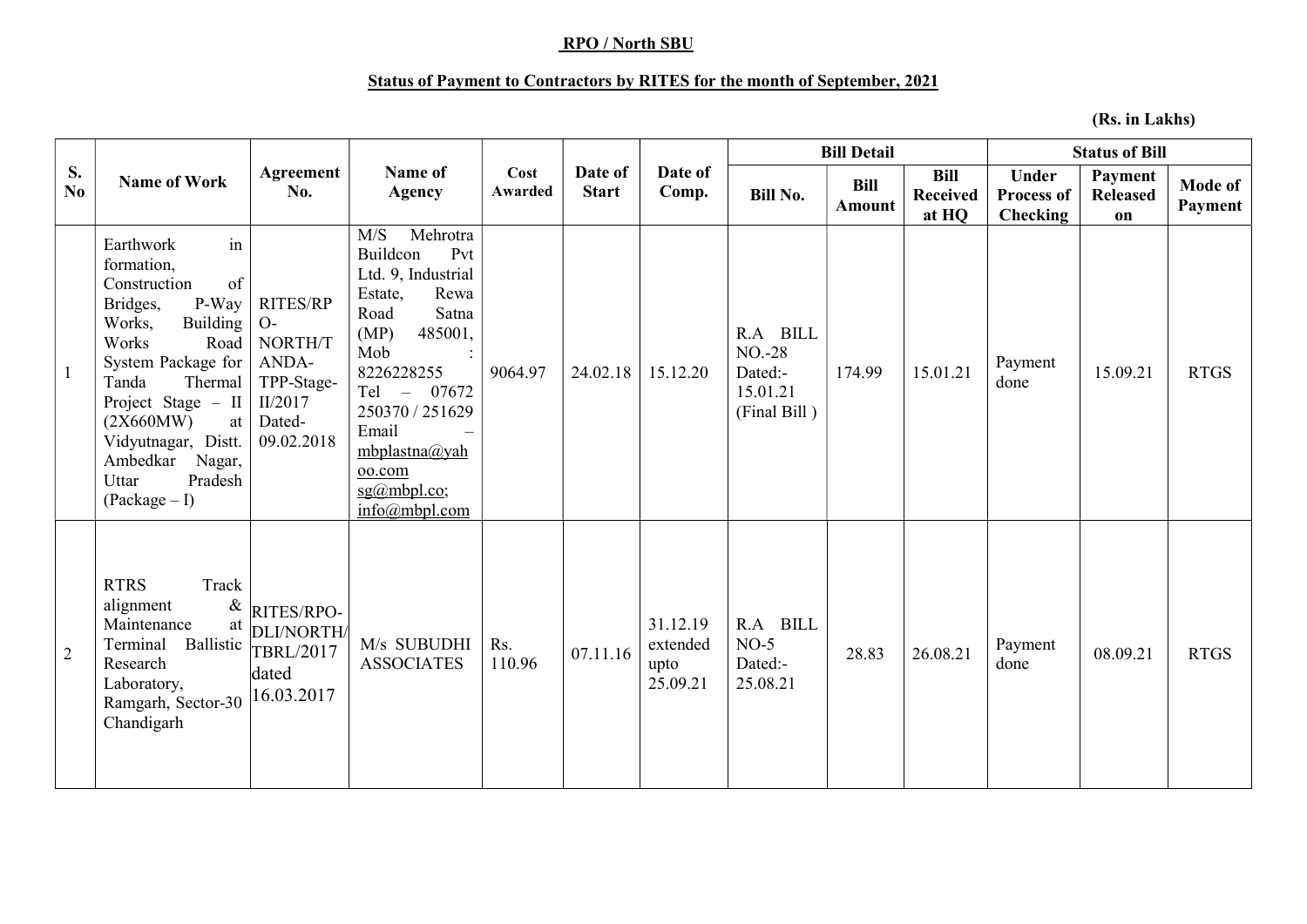|                | <b>Name of Work</b>                                                                                                                                                                                                                                          |                                                                                       |                                                                                                                                                                                           |                        |                         |                                          |                                                       | <b>Bill Detail</b>    |                                         | <b>Status of Bill</b>                         |                                  |                    |
|----------------|--------------------------------------------------------------------------------------------------------------------------------------------------------------------------------------------------------------------------------------------------------------|---------------------------------------------------------------------------------------|-------------------------------------------------------------------------------------------------------------------------------------------------------------------------------------------|------------------------|-------------------------|------------------------------------------|-------------------------------------------------------|-----------------------|-----------------------------------------|-----------------------------------------------|----------------------------------|--------------------|
| S.<br>No.      |                                                                                                                                                                                                                                                              | Agreement<br>No.                                                                      | Name of<br><b>Agency</b>                                                                                                                                                                  | Cost<br><b>Awarded</b> | Date of<br><b>Start</b> | Date of<br>Comp.                         | <b>Bill No.</b>                                       | <b>Bill</b><br>Amount | <b>Bill</b><br><b>Received</b><br>at HQ | <b>Under</b><br><b>Process of</b><br>Checking | Payment<br><b>Released</b><br>on | Mode of<br>Payment |
| $\overline{3}$ | <b>PMC</b><br>(Project<br>management<br>for<br>Consultancy)<br>Construction<br>of<br>third line in Pendra<br>Road - Anuppur<br>between<br>section<br>Kms. 819.2 to Kms<br>869.3 (50.10 km) of<br>Bilaspur Division<br>of<br>South<br>East<br>Central Railway | <b>RITES/RP</b><br>$O-$<br>N/BSP/AP-<br>PR/PMC/T<br>ender/2016<br>dated<br>16.11.2017 | M/s<br>Aarvee<br>Associates<br>Architects<br>$\&$<br>Engineers<br>Consultants Pvt.<br>Ltd,<br>Ravula<br>Residency,<br>Srinagar Colony<br>Main Rd.,<br>Hyderabad-<br>500 082, India        | 1147.80                | 06.09.17                | 06.03.21<br>extended<br>upto<br>31.07.22 | <b>R.A BILL</b><br><b>NO-38</b><br>Dated:-<br>10.0921 | 32.36                 | 15.09.21                                | Payment<br>done                               | 22.09.21                         | <b>RTGS</b>        |
| $\overline{4}$ | Construction of<br>Type-II, Type-III,<br>Type-IV Railway<br>quarters, Stations<br>and other Service<br>Buildings and other<br>allied works from<br>Pendra Road to<br>Anuppur section of<br><b>Bilaspur Division</b><br>of South East<br>Central Railway      | <b>RITES/RP</b><br>$O-$<br>N/BSP/AP-<br>PR/Packag<br>e-II/2016<br>dated<br>19.04.2017 | M/S GUPTA<br><b>ENTERPRISES</b><br>252-G,Sant<br>Nagar, East of<br>Kailash, New<br>Delhi-<br>110065Tel:<br>46116267,26426<br>267Fax:<br>26286927<br>Email:<br>sksingla123@ya<br>hoo.co.in | 2619.98                | 16.05.17                | 15.05.19<br>extended<br>upto<br>19.10.21 | <b>R.A BILL</b><br><b>NO-19</b><br>dated<br>17.09.21  | 151.58                | 27.09.21                                | Payment<br>done                               | 01.10.21                         | <b>RTGS</b>        |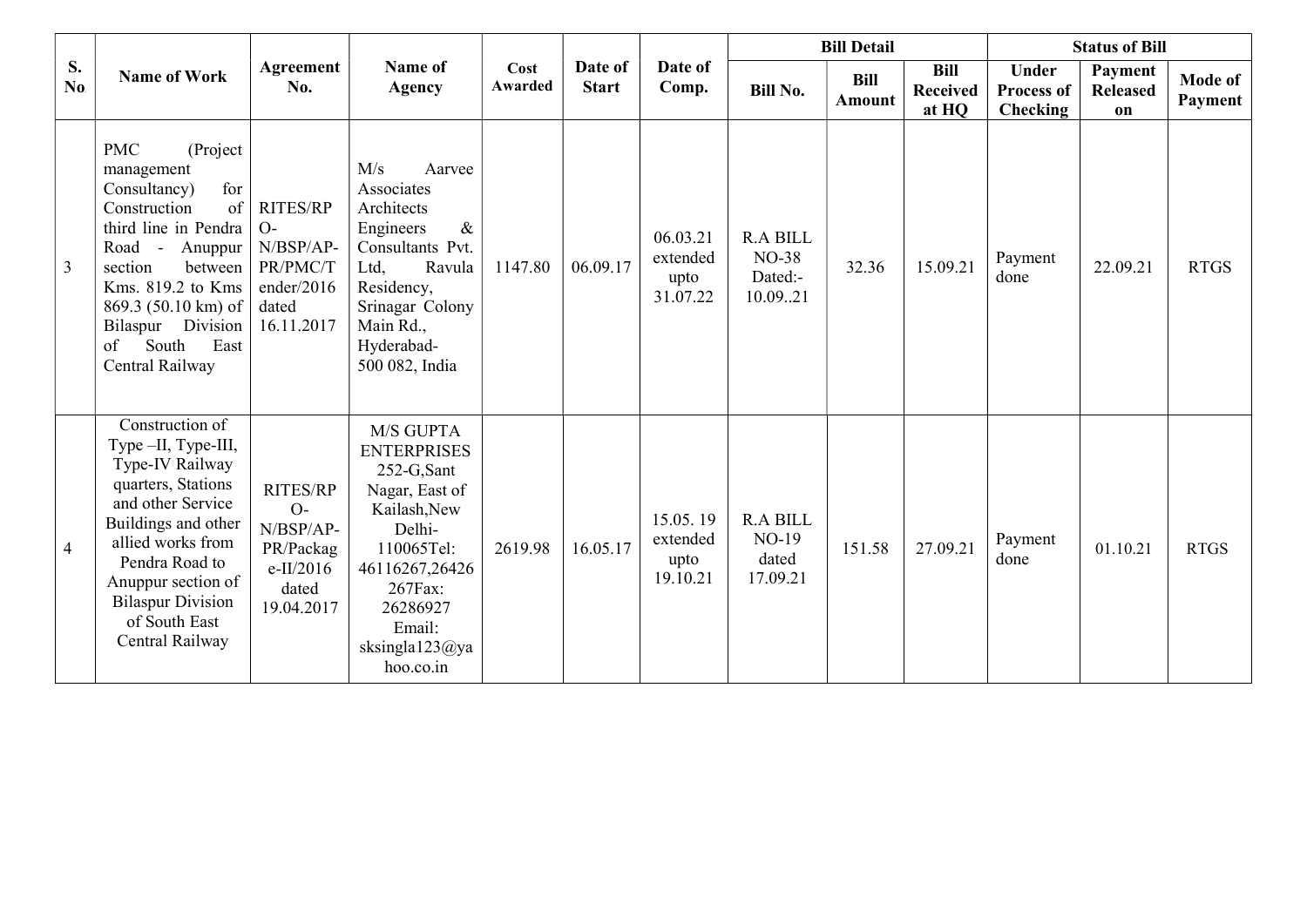|           | <b>Name of Work</b>                                                                                                                                                                                                                                                                                                                                                                            |                                                                                        |                                                                                                                  |                 |                         |                                                    |                                                       | <b>Bill Detail</b>                      |                                                      | <b>Status of Bill</b>            |                           |  |
|-----------|------------------------------------------------------------------------------------------------------------------------------------------------------------------------------------------------------------------------------------------------------------------------------------------------------------------------------------------------------------------------------------------------|----------------------------------------------------------------------------------------|------------------------------------------------------------------------------------------------------------------|-----------------|-------------------------|----------------------------------------------------|-------------------------------------------------------|-----------------------------------------|------------------------------------------------------|----------------------------------|---------------------------|--|
| S.<br>No. |                                                                                                                                                                                                                                                                                                                                                                                                | Agreement<br>No.                                                                       | Name of<br><b>Agency</b>                                                                                         | Cost<br>Awarded | Date of<br><b>Start</b> | Date of<br><b>Bill</b><br>Comp.<br><b>Bill No.</b> | Amount                                                | <b>Bill</b><br><b>Received</b><br>at HQ | <b>Under</b><br><b>Process of</b><br><b>Checking</b> | Payment<br><b>Released</b><br>on | <b>Mode of</b><br>Payment |  |
| 5         | of<br>Construction<br>in<br>Earthwork<br>formation, Bridges<br>Structures,<br>&<br>Shifting/<br>P.way,<br>Provision<br>of<br>S&T<br>Electrical<br>$\sqrt{2}$<br>utilities and<br>other<br>works<br>allied<br>for<br>Third<br>line<br>from<br>Road to<br>Pendra<br>section<br>Anuppur<br>km)<br>of<br>(50.1)<br>Bilaspur Division<br>of<br>South<br>East<br>Central Railway                     | RITES/RP<br>$O-$<br>N/BSP/AP-<br>PR/Packag<br>$e-$<br>1/TS/2016<br>dated<br>27.10.2016 | Jhajharia<br>M/s<br>Nirman Ltd.<br>Jhajharia<br>Mansion,<br>Jagmal Block,<br>Bilaspur,<br>Chhattisgarh<br>495001 | 12496.40        | 01.12.16                | 30.05.19<br>Extended<br>upto<br>31.10.21           | RA BILL<br><b>NO-44</b><br>Dated:-<br>30.09.21        | 223.91                                  | 01.10.21                                             | Payment<br>under<br>process      |                           |  |
| 6         | $\overline{\text{of}}$<br>Construction<br>in<br>Earthwork<br>formation, Bridges<br>Structures,<br>&<br>Shifting/<br>P.way,<br>Provision<br>of<br>S&T<br>Electrical<br>$\sqrt{2}$<br>utilities and<br>other<br>works<br>for<br>allied<br>Third<br>line<br>from<br>Road to<br>Pendra<br>section<br>Anuppur<br>of<br>km)<br>(50.1)<br>Bilaspur Division<br>of<br>South<br>East<br>Central Railway | RITES/RP<br>$O-$<br>N/BSP/AP-<br>PR/Packag<br>$e-$<br>1/TS/2016<br>dated<br>27.10.2016 | Jhajharia<br>M/s<br>Nirman Ltd.<br>Jhajharia<br>Mansion,<br>Jagmal Block,<br>Bilaspur,<br>Chhattisgarh<br>495001 | 12496.40        | 01.12.16                | 30.05.19<br>Extended<br>upto<br>31.10.21           | Price<br>Escalation<br>$No-14$<br>Dated:-<br>30.09.21 | 91.30                                   | 01.10.21                                             | Payment<br>under<br>process      |                           |  |